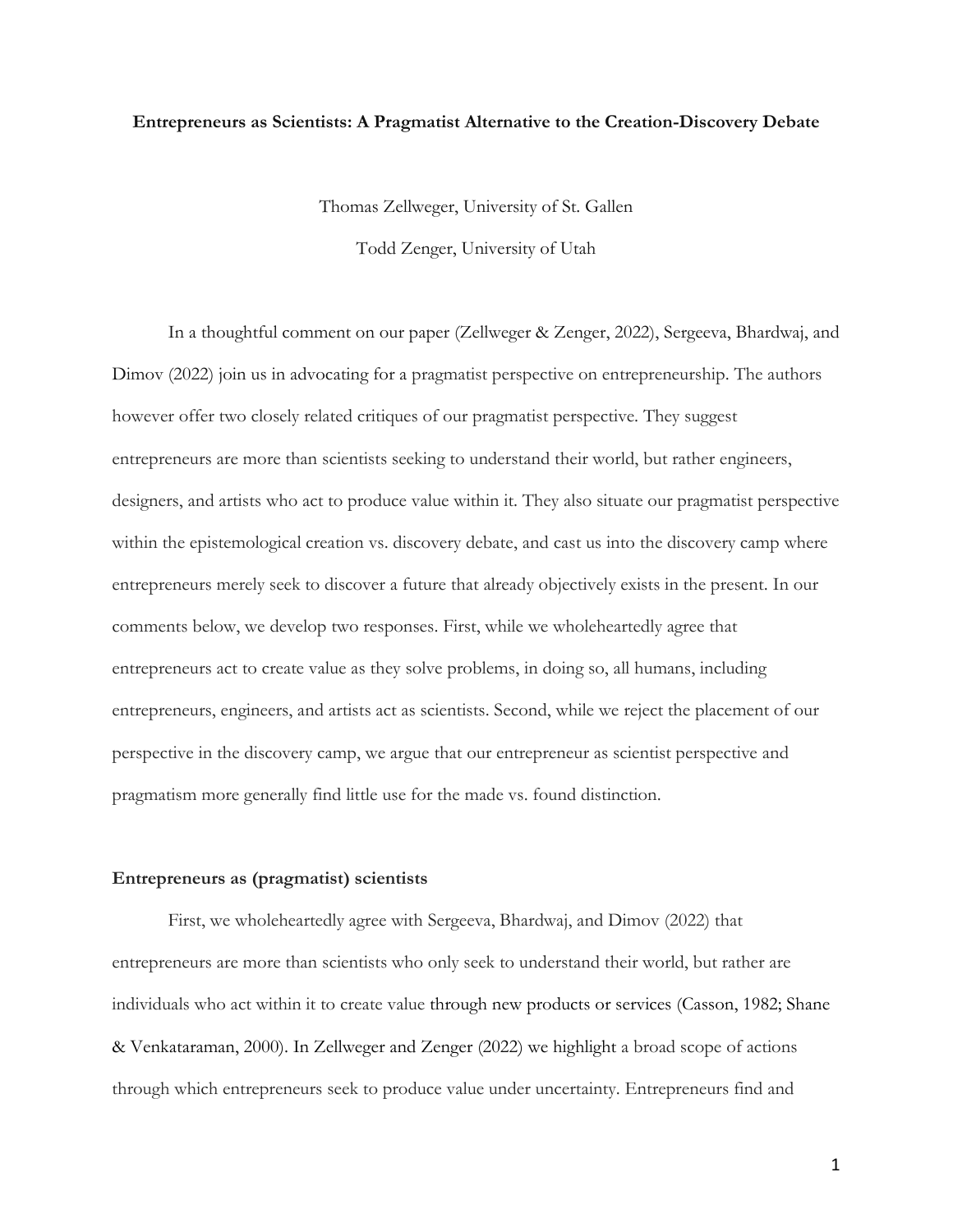frame problems that surround them. They compose theories to solve them. They test assumptions related to these theories. They compose preliminary solutions and evaluate feedback. Overall, they explore fit and the usefulness of their beliefs in guiding these actions (Bremner & Eisenhardt, 2022). Given our heavy focus on action throughout our paper, we must assume that the real objection here is to our analogy and characterization of entrepreneurs as scientists—individuals who seek to understand problems and create solutions in a science-like manner.

In Sergeeva et al.'s framing, scientists only learn, while engineers and designers do and act. Therefore, by associative logic, because entrepreneurs act, they cannot be scientists, or at least not solely scientists. Yet, for us and for pragmatism, the label scientist is not a role, but an approach—a set of both cognitive and physical actions focused on solving the problems at hand. Our paper's original working title was actually "Entrepreneurs as Pragmatist Scientists", adding the modifier "pragmatism" to ensure readers didn't view our entrepreneur-as-scientist analogy as suggesting entrepreneurs were only ivory tower scientists seeking to understand the world. A reviewer however correctly noted that the word pragmatism here was redundant, as scientists are pragmatists who use the scientific method to act and problem solve. In fact, for pragmatists all humans behave as scientists as they seek to address the problems that surround them. All humans frame problems, compose theories, test hypotheses, recalibrate them, and ultimately generate refined beliefs that are useful in guiding action (Dewey, 1938). Even infants and young children act as scientists as they seek to solve problems in their world (Gopnik & Meltzoff, 1997; Gopnik, Meltzoff, & Kuhl, 1999). Thus, not only are entrepreneurs scientists, but engineers and designers are scientists as well. They are pragmatist scientists, who adopt a quasi-scientific process to produce value under uncertainty. In fact, it is precisely in settings of uncertainty—in settings of "unknown unknowns" that a scientific approach is of particular value. Here both entrepreneurs and scientists select problems with unknown solutions, advance conjectures or theories about how to compose them, and then seek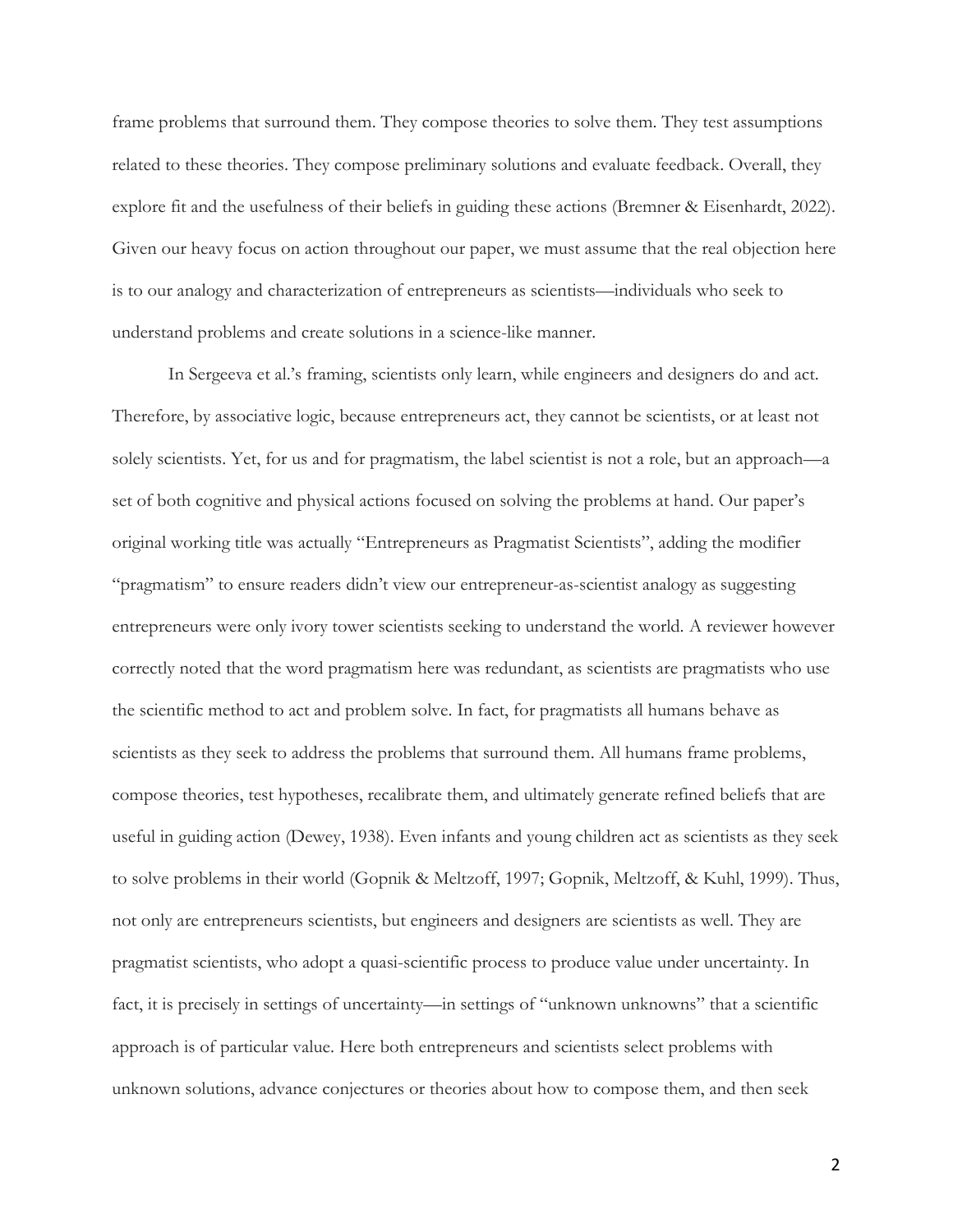evidence that tests what they form. Consistent with pragmatist thinking, we simply reject any real distinction between the average individual, the entrepreneur, or the scientist in their mode of scientific inquiry and problem solving. In fact, for pragmatists, even real scientists "are better thought of as solving puzzles than as gradually disclosing the true nature of things" (Rorty, 2007b, p.77). Consequently, any difference between "real scientists" and any other category of individual lies solely "in the problems with which they are directly concerned, not in their respective logics" (Dewey, 1938, p. 81).

#### **Discovery, Creation, and the Pragmatist Alternativ**e

The second and primary critique advanced by Sergeeva, Bhardwaj, and Dimov (2022) is that we are discovery theorists—that our pragmatist perspective focuses on "learning anchored on a determinative future" (p. 1)—one where "future opportunities" (p. 2) already exist and await discovery as "determinate objects against which to calibrate fit" (p. 4). The authors contrast our discovery logic with their alternative perspective in which the future is not only "unknown, but unknowable" and where the future "emerges as a result of actions" (p. 5).

First, given our heavy focus on action, on beliefs and theories, our emphasis on uncertainty, including the uncertainty about how to interpret feedback because it is theory laden, our primary focus on testing beliefs and not objects, we find it hard to reconcile the accusation that our narrative falls solely in the discovery camp. Rather, our entrepreneurs focus on a provisional theory about what they believe will work—a theory which will be labeled success or failure, or valuable or worthless, based on how effectively it solves a problem or enables the entrepreneur to address an unserved need in the market. The ultimate test for the productiveness of the theory is whether it results in a product accepted by consumers—a product with high product-market fit, which is a necessary condition for the product to create value in the long run (Gimmon & Levie, 2021). Thus,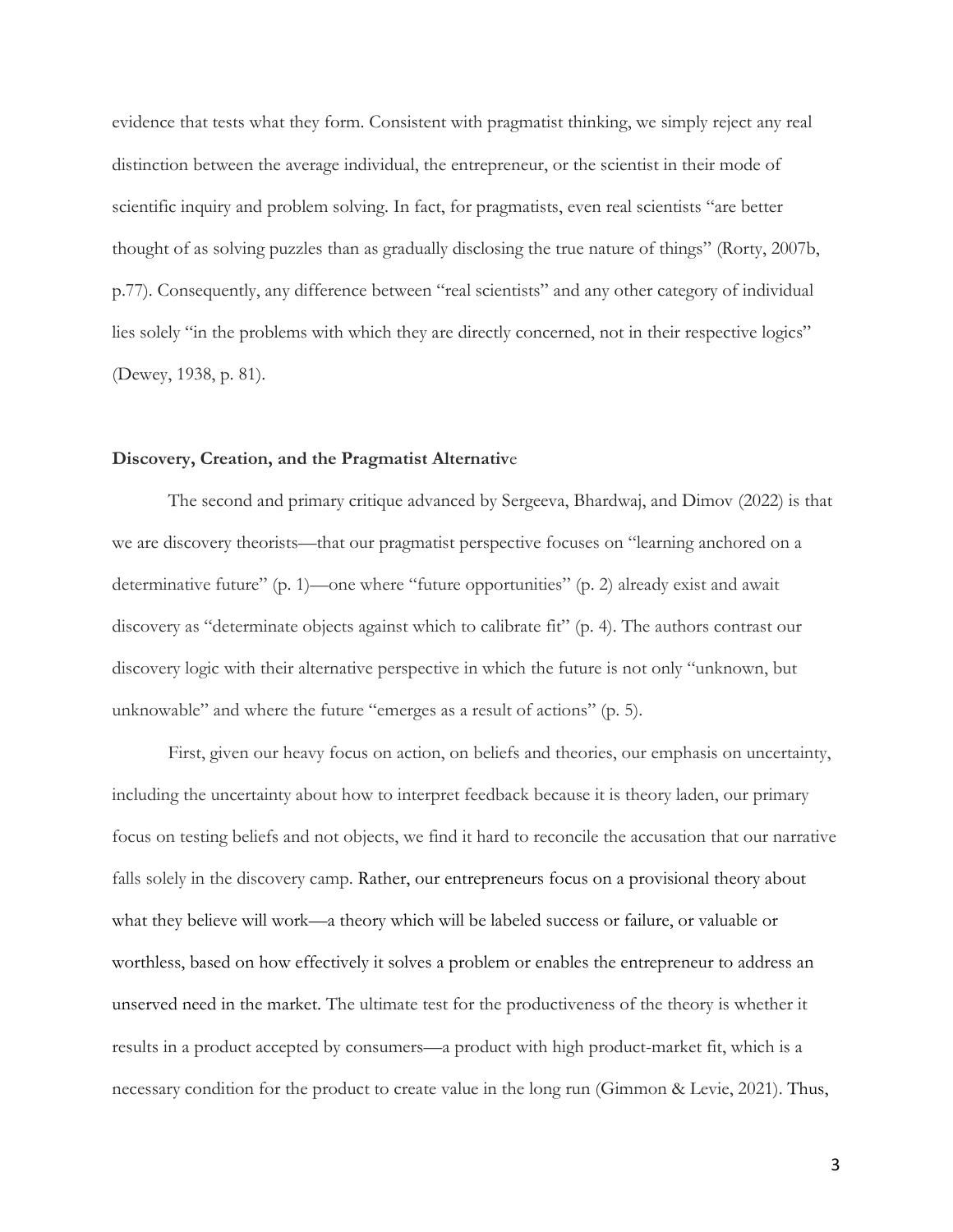and just like scientists, our entrepreneurs are not immediately jumping to test an object's fit, but rather are beginning with a problem, developing a theory to solve it, and then proceeding with actions that they hope will culminate in a solution that fits the market. Thus, contrary to Sergeeva et al.'s contention, our claim is not that future solutions exist in the present, but rather that problems exist in the present, and that by following a scientific process of creative problem framing, theory composition, testing, feedback, and updating, entrepreneurs compose solutions that enable novel products in the future.

We recognize however that claiming our paper was misread makes for rather boring dialogue in *AMR*. Fortunately, we have a much more provocative claim to make. Our claim is that a pragmatist perspective in entrepreneurship simply has little use for these epistemological debates. Whether the underlying market demand is discovered as the entrepreneur recognizes a problem, or is created by a novel problem framing, or is composed through a novel solution formulation, perhaps supported by a clever marketing effort, or is discovered through the feedback received is just not relevant to a pragmatist perspective. The key is describing the entrepreneur's quasi-scientific process rather than assigning it a label of made or found. This claim echoes the sentiments of pragmatists who have critiqued these debates in philosophy, suggesting that pragmatists have "little use for...the objective-subjective distinction" (Rorty, 2007b, p. 76) or the "made/found distinction" (Williams 2009, p. xxviii). As Williams explains, in pragmatism, individuals simply fix beliefs, that is they "make up theories and try to live with them; if they work out well, they count as discoveries." In this sense, Williams (2009, emphasis in original) notes: "Finding is *constrained* making." In other words, pragmatists constrain their making or creation actions with a theory that targets a future solution to a problem observed in the present. If the theory works—if it proves useful in solving the problem, we call it a discovery. Of course, there may be multiple theories that could "work" if explored, and thus multiple possible futures. But, the question of whether that future is made or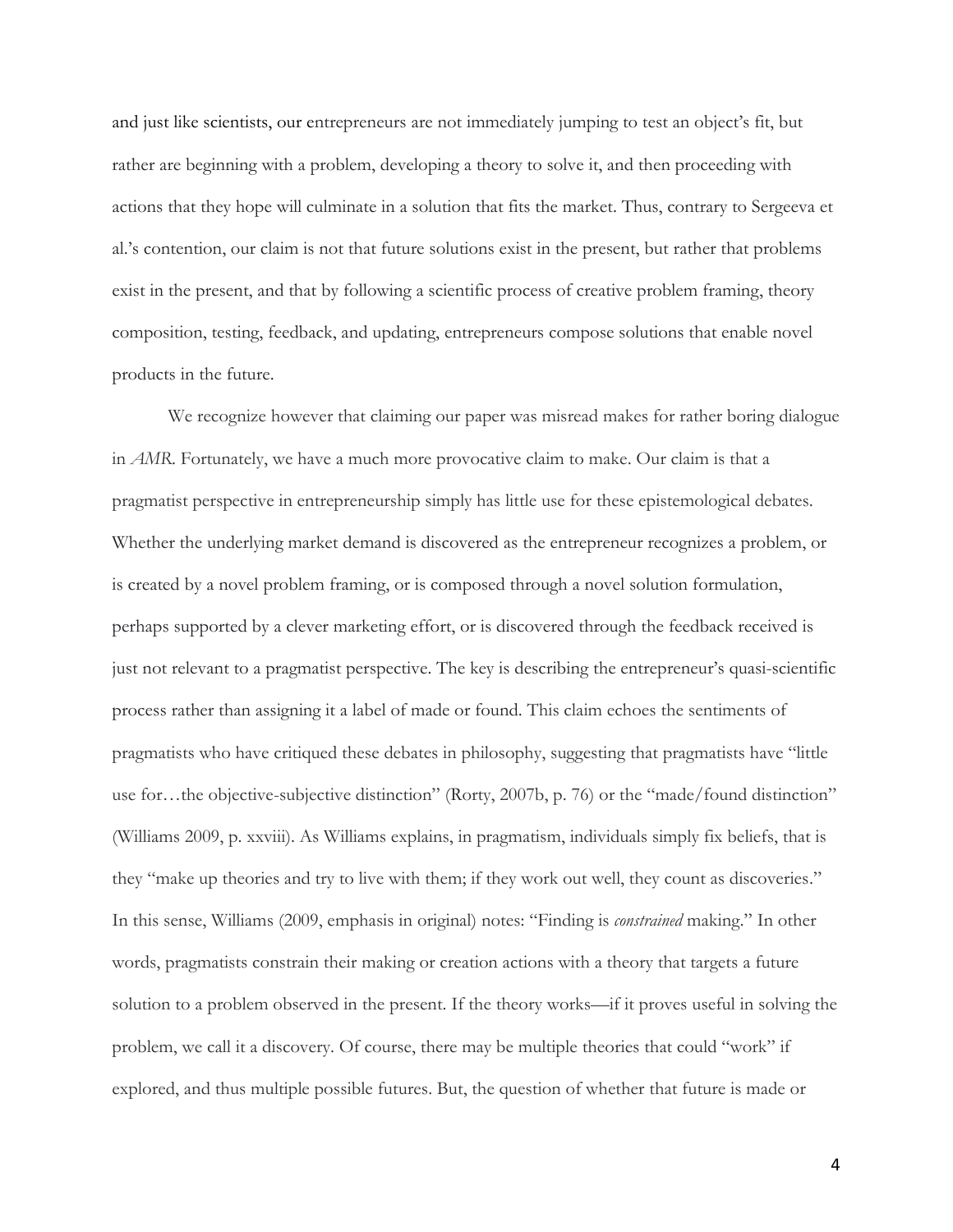found is a debate of little interest or consequence to the pragmatist. Either way the entrepreneurs' actions are theory and problem based, as they follow a quasi-scientific process to produce value from uncertainty.

Importantly for pragmatists, to "fix" a belief does not initiate a causal, discovery-style march to a fully-formed, preconceived outcome (Haack, 2009; Peirce, Cohen, & Dewey, 2017). Instead, entrepreneurs fix beliefs to get going—to establish their priors. But these beliefs are quite provisional in nature and quite difficult to judge ex ante. Just like scientists, entrepreneurs take samples; they run experiments that inform how productive their theories are. And since much can go wrong in the process of forming, testing and responding, the belief's value often remains unknown even *after* the deployment of the three entrepreneurial actions we outline in our paper. With each step, uncertainty allows corresponding doubts to arise. To say that entrepreneurs are like scientists is thus not to say that "they get things right", as interpreted by Sergeeva, Bhardwaj, and Dimov (2022) (p. 6), but rather that they behave as scientists—that they follow a scientific process and that in doing so they increase their odds of finding value. They increase the odds of solving the problems they confront and frame. They increase the odds of composing a productive belief, updating with data and feedback, and ultimately producing value.

Some years ago, Richard Rorty famously admonished his fellow philosophers to set aside epistemological questions for a more productive, pragmatic pursuit. As he articulated, "instead of asking epistemological questions about sources of knowledge, or metaphysical questions about what there is to be known, philosophers should do what Dewey tried to do: help their fellow-citizens balance the need for consensus and the need for novelty." (Rorty, 2007a, p. 85). Our appeal to those seeking to advance entrepreneurship is precisely parallel—to set aside epistemological questions about what is known or knowable or whether valuable production represents creation or discovery (Ramoglou & Gartner, 2022), and instead take up the pragmatist agenda of providing guidance to

5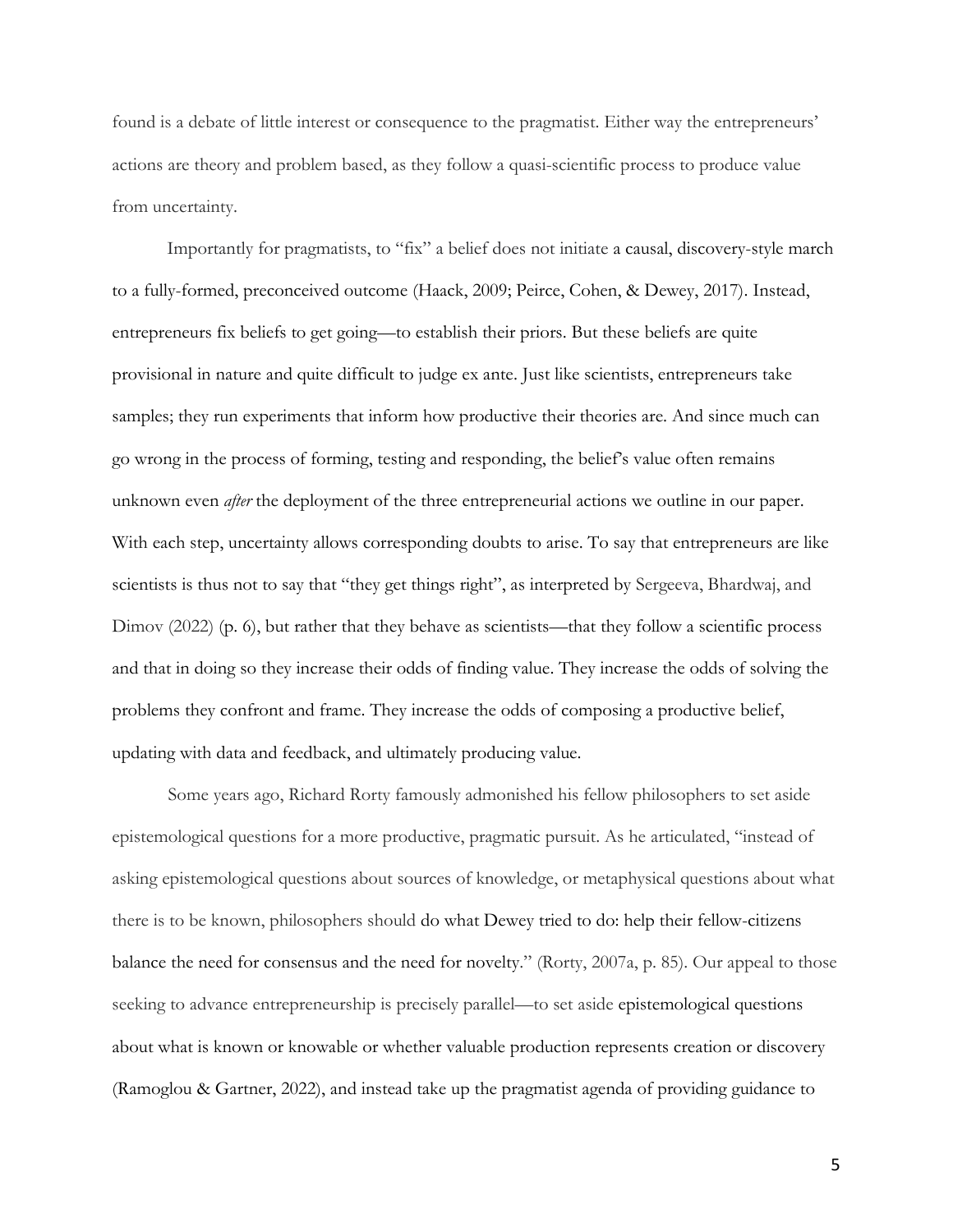entrepreneurs seeking to generate novel value, while also providing guidance about how to build consensus, basic support, or resources necessary to pursue it. Our claim is that these epistemological debates are of limited consequence in advising the entrepreneur who seeks to act pragmatically—to solve a problem by acting as a pragmatist scientist. Such individuals seek out novelty enabled by uncertainty; they seek out useful, but abnormal beliefs. They seek to then discover if actions derived from these abnormal or contrarian beliefs (Felin, Gambardella, & Zenger, 2021) will produce value amidst uncertainty. When these beliefs, most often expressed in sentences, are "working out well," we may assign the label opportunity (or discovered opportunity) to the achieved result—analogous to what the philosopher might label as truth. But as Rorty describes with pragmatist flair, this label "truth is simply a compliment paid to sentences seen to be paying their way" (Rorty, 1982, p. 13).

### **Final Thoughts**

For pragmatists of course, the real test of any theory, including ours, is whether the theory works whether it pays its way—whether the consequences of acting upon it are pragmatically useful (Rorty, 1979). Our theory of entrepreneurs as scientists is meant to be both descriptive of entrepreneurs, and normative—a description of both how they act and how they should act. Therefore, true to pragmatism, the real test of our pragmatist theory of entrepreneurship, where entrepreneurs behave as scientists, is how entrepreneurs who read this theory as articulated by us and others (e.g., Sergeeva, Bhardwaj, & Dimov, 2021), and believe it to be true (or at least productive), act differently, and whether the outcomes that result are superior.<sup>1</sup> Of course, part of the challenge in pursuing this test is creating descriptions of this theory that are accessible and actionable for entrepreneurs. Early efforts to provide such accessible description (Eisenmann, 2021; Felin et al., 2021) and efforts to teach entrepreneurs to act like scientists (Camuffo, Cordova, Gambardella, & Spina, 2020) point to a

<sup>&</sup>lt;sup>1</sup> We appreciate Joe Mahoney for conveying this point to us in private communication.